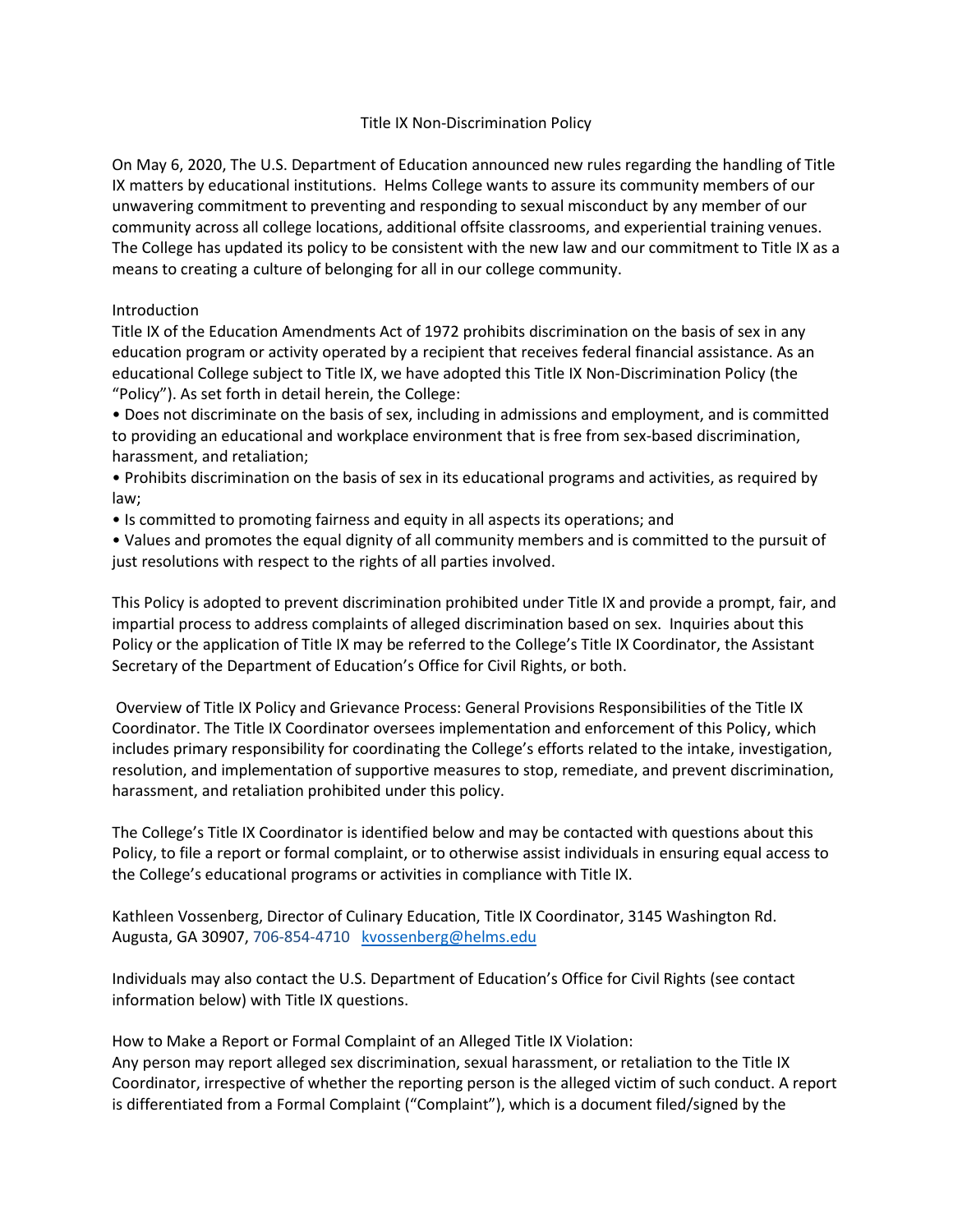Complainant or signed by the Title IX Coordinator alleging sexual harassment and requesting that the College investigate the allegation(s) and implement the College's Grievance Process. A report or complaint may be filed with the Title IX Coordinator in person, by mail, or by electronic mail at any time. After Making a Report or Formal Complaint Upon receipt of a report or Complaint, the Title IX Coordinator shall undertake an initial assessment to determine appropriate next steps as required under this Policy, including making an initial threat assessment to ensure there is no immediate danger to Complainant or the College community and, if there is, to take appropriate action, which may include emergency removal of Respondent as described below.

The Coordinator shall contact Complainant to discuss the availability of appropriate supportive measures that may be implemented with input from the Complainant irrespective of, and in addition to, any resolution process including the formal Grievance Process, and will notify Complainant about the right to have an advisor.

If the report has been made without filing a Complaint, the Title IX Coordinator will review the allegations and discuss options with the Complainant, including the option of proceeding with a Complaint. If the Complainant does not want to proceed with a Complaint, the Coordinator may initiate a Complaint if the Coordinator determines that a Complaint is warranted.

If the Complainant files a Complaint, or the Title IX Coordinator initiates a Complaint, the matter will proceed as described under the Grievance Process.

After submission of a Complaint and after notifying the Respondent of the Complaint's allegations, the parties will be notified of the availability of informal resolution, as applicable. All parties must voluntarily consent in writing to any informal resolution process. The parties may withdraw such consent at any time and resume the formal Grievance Process.

At all stages of the process, irrespective of any resolution or grievance process which may be implemented, responsive and reasonable supportive measures will be implemented to ensure continued access to the College's educational program or activities.

#### Emergency Removal of Respondent

The College reserves the right to remove a Respondent from its education program or activities on an emergency basis when the Respondent poses an immediate threat to the health or safety of any student or College community member. The College will implement the least restrictive emergency actions possible in light of the circumstances and safety concerns.

#### Administrative Leave of Employee

Respondent Respondents that are College employees may be placed on administrative leave during the pendency of a grievance process as determined by the College and the Title IX Coordinator.

### Complainant's Decision to Pursue a Complaint

If a Complainant does not wish to be identified, does not wish for an investigation to take place, or does not want a Complaint to be pursued, the Complainant may make such a request to the Title IX Coordinator, who will evaluate the request in light of the duty to ensure campus safety and compliance with state and federal law. The College will comply with Complainant's wishes unless the Coordinator determines that initiating a Complaint is warranted under the circumstances.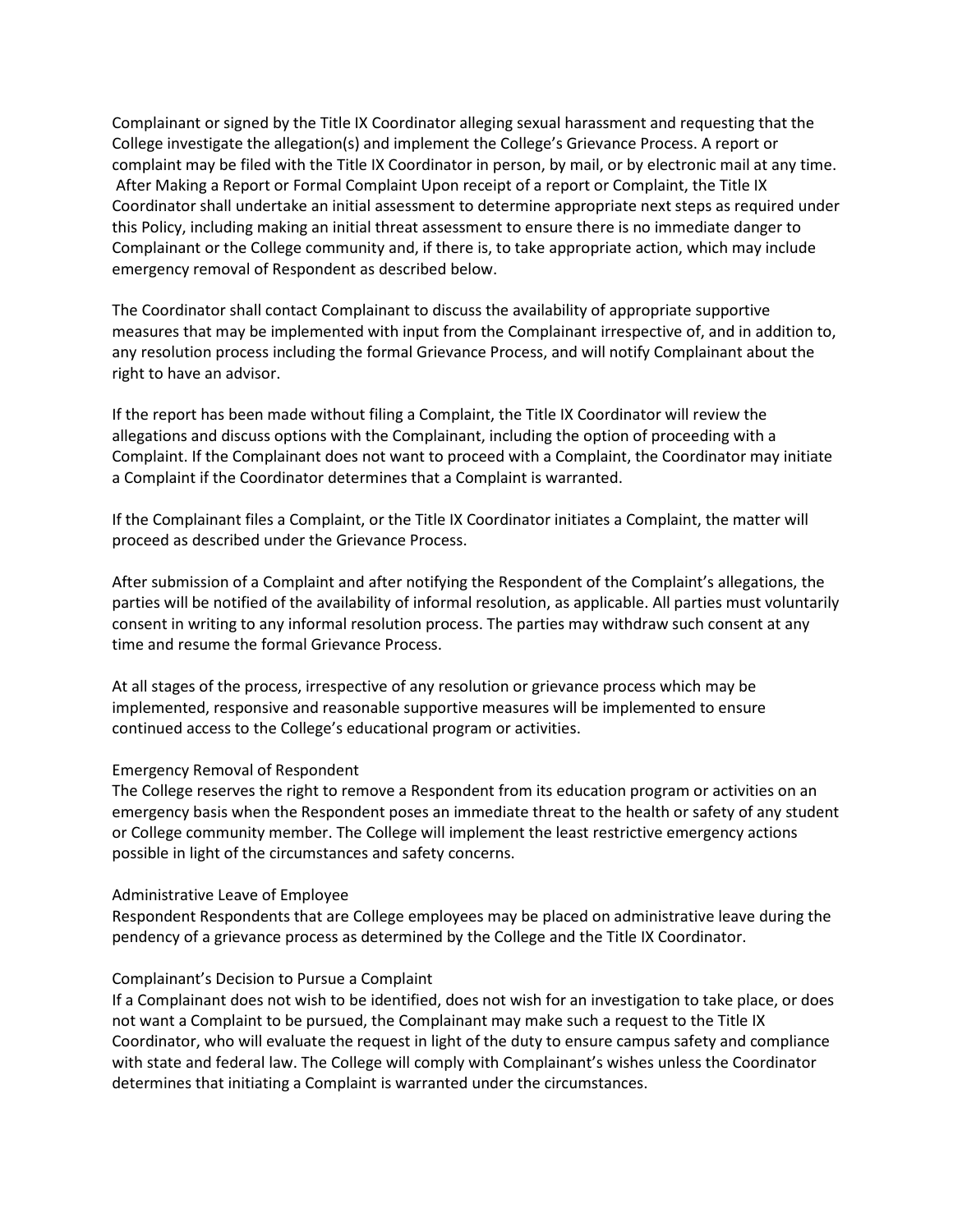If the Coordinator independently initiates a Complaint, the Complainant may have as much or as little involvement in the process as the Complainant desires. The Complainant retains all rights of a Complainant under this Policy irrespective of participation level. Irrespective of whether a Complaint is filed, the College shall offer supportive measures to ensure Complainant's continued access to the College's educational program and activities. If the Complainant elects not to file a Complaint, the Complaint shall retain the right to file a Complaint later.

## Complaint Dismissal

Mandatory Dismissal: The College must dismiss a Complaint if, at any time during the investigation or hearing, it is determined that:

1) The conduct alleged in the Complaint does not constitute sexual harassment as defined in under Title IX; and/or 2) The conduct did not occur in an educational program or activity controlled by the College (including buildings or property controlled by the College); and/or 3) The College does not have jurisdiction over the Respondent; and/or 4) The conduct did not occur against a person in the United States; and/or 5) At the time of filing a Complaint, the Complainant is not participating in or attempting to participate in the education program or activity of the College.

### Discretionary Dismissal

The College may dismiss a formal complaint or any allegations therein if at any time during the investigation or hearing: 1) A Complainant notifies the Title IX Coordinator in writing that the Complainant would like to withdraw the Complaint or any allegation therein; or 2) The Respondent is no longer enrolled in, or employed by the College; or 3) Circumstances prevent the College from gathering evidence sufficient to reach a determination as to the Complaint or allegations therein. Dismissed Complaints may include conduct that could be considered a potential violation of the College's Code of Conduct or Employee Handbook, and may be addressed through other applicable, non-Title IX conduct policies and procedures accordingly. Alternative Resolution After an initial assessment of the alleged facts, The Title IX Coordinator may, if both parties agree, begin an Alternative Resolution process.

Alternative Resolution may include, among other responses:

• Referral for disciplinary action; • An agreement between the parties; • Referring the Respondent to targeted preventive educational and training programs; and • Conducting a follow-up review to ensure that the resolution has been carried out effectively.

Except for the limitations stated above, the Title IX Coordinator has sole discretion to determine whether the complaint is appropriate for Alternative Resolution, to determine the type of resolution to pursue, and to stop the process at any time before its conclusion and move to a Formal Investigation. Participation in Alternative Resolution is voluntary, meaning both the Reporting and the Responding Parties must mutually agree to participate. If Alternative Resolution is selected, the Title IX Coordinator will provide notice to both parties that:

- The Title IX Coordinator has begun the process;
- The process is voluntary and will end upon either party's request;
- Termination of Alternative Resolution may result in Formal Investigation;

• They may be accompanied by an advisor throughout the process; and The Title IX Coordinator will notify both parties of the process's outcome Conclusion of the Alternative Resolution process will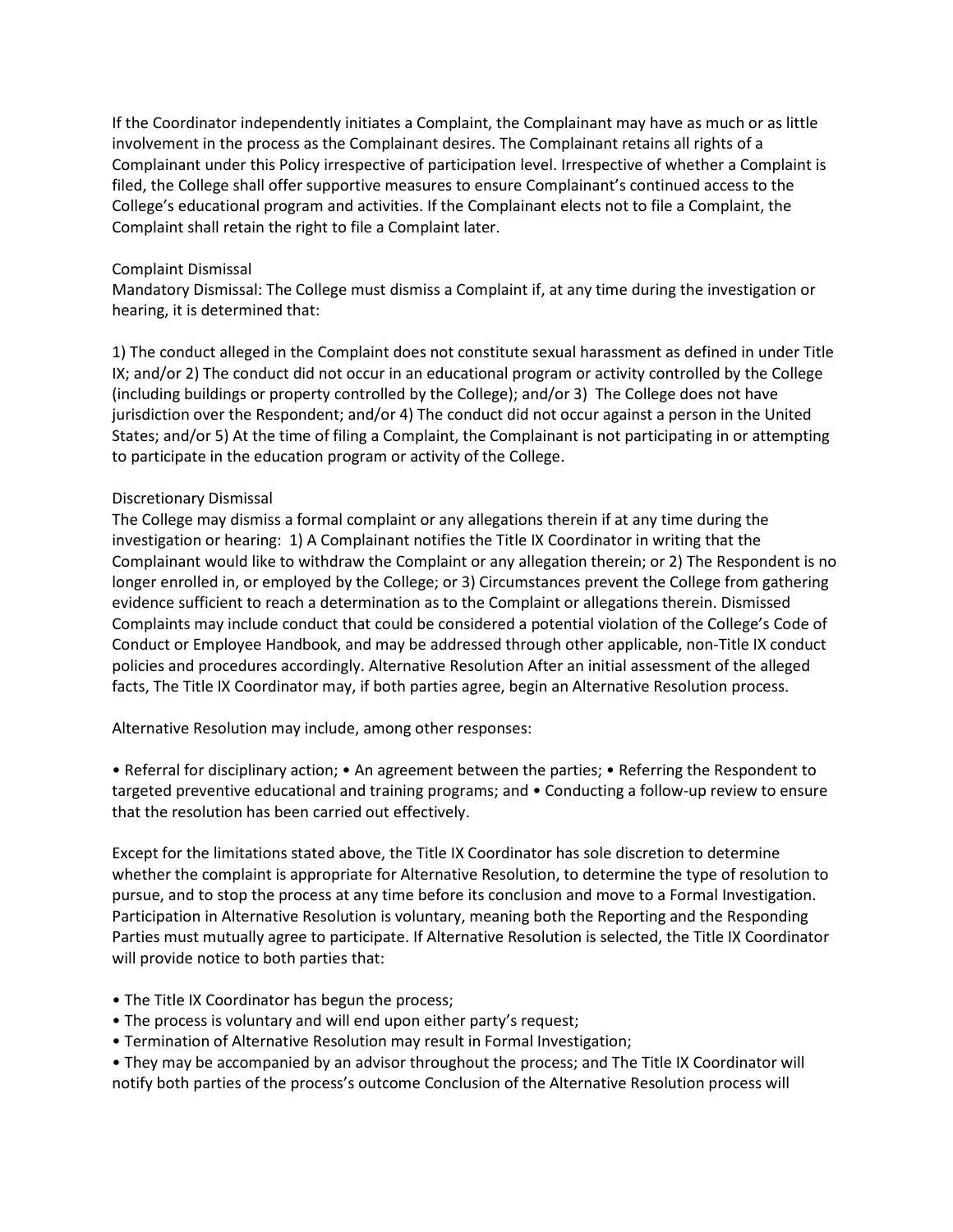preclude the parties from resuming a formal complaint arising from the same allegations unless the parties failed to satisfy the terms of the agreement.

The Title IX Coordinator will conduct the Alternative Resolution process unless good cause requires another individual. The Title IX Coordinator will endeavor to complete the Alternative Resolution process promptly, typically within 60 business days of notifying the parties in writing of starting the process. However, the Title IX Coordinator may extend the Alternative Resolution process past 60 days for good cause. The Title IX Coordinator will notify the parties in writing of the reason for any extension and the projected new timeline. The actual time required will depend on the specific circumstances, including the complexity of the allegations and the nature of the alleged conduct.

Once the parties have agreed to the terms of an Alternative Resolution, the College will not conduct a formal investigation unless the Title IX Coordinator determines that the Respondent failed to satisfy the terms of the Alternative Resolution.

### Consolidated Complaints

If a Complaint involves one or more Complaint, Complainant and/or Respondent and allegations arising out of the same set of circumstances, the College may elect to consolidate complaints.

### Time Limits on Reporting

There is no time limitation on making a report or Complaint. However, acting on reports or Complaints is significantly impacted by the passage of time and occurrence of other events (including, but not limited to, the rescission or any revision of this Policy), and is at the discretion of the Title IX Coordinator, who may, among other things, document allegations for future reference, offer supportive measures and/or Remedies, and/or engage in informal or formal action, as appropriate. Additionally, if the Respondent is no longer subject to the College's jurisdiction and/or significant time has passed, the ability to investigate, respond, and provide Remedies may be more limited or impossible.

#### Anonymous Report or Complaint

If a Complainant makes a report anonymously, it will be investigated by the College to the extent possible, both to assess the underlying allegation(s) and to determine if supportive measures or Remedies can be provided. Anonymous reports typically limit the College's ability to investigate and respond, depending on what information is shared. In some situations, the Title IX Coordinator may proceed with the issuance of a Formal Complaint even when the Complainant's report has been made anonymously.

## Confidentiality

The College shall undertake reasonable efforts to preserve the confidentiality of reports and Complaints. The College shall not disclose any report or Complaint except as provided herein and as necessary to effectuate this Policy, or as permitted by the Family Educational Rights and Privacy Act (FERPA), 20 U.S.C. 1232g; FERPA regulations, 34 CFR part 99, or as required under applicable law.

#### Supportive Measures

Supportive measures are non-disciplinary, non-punitive individualized services offered as appropriate, as reasonably available, and without fee or charge to the parties to restore or preserve access to the College's education program or activity, including measures designed to protect the safety of all parties or the College's educational environment, and/or deter harassment, discrimination, and/or retaliation.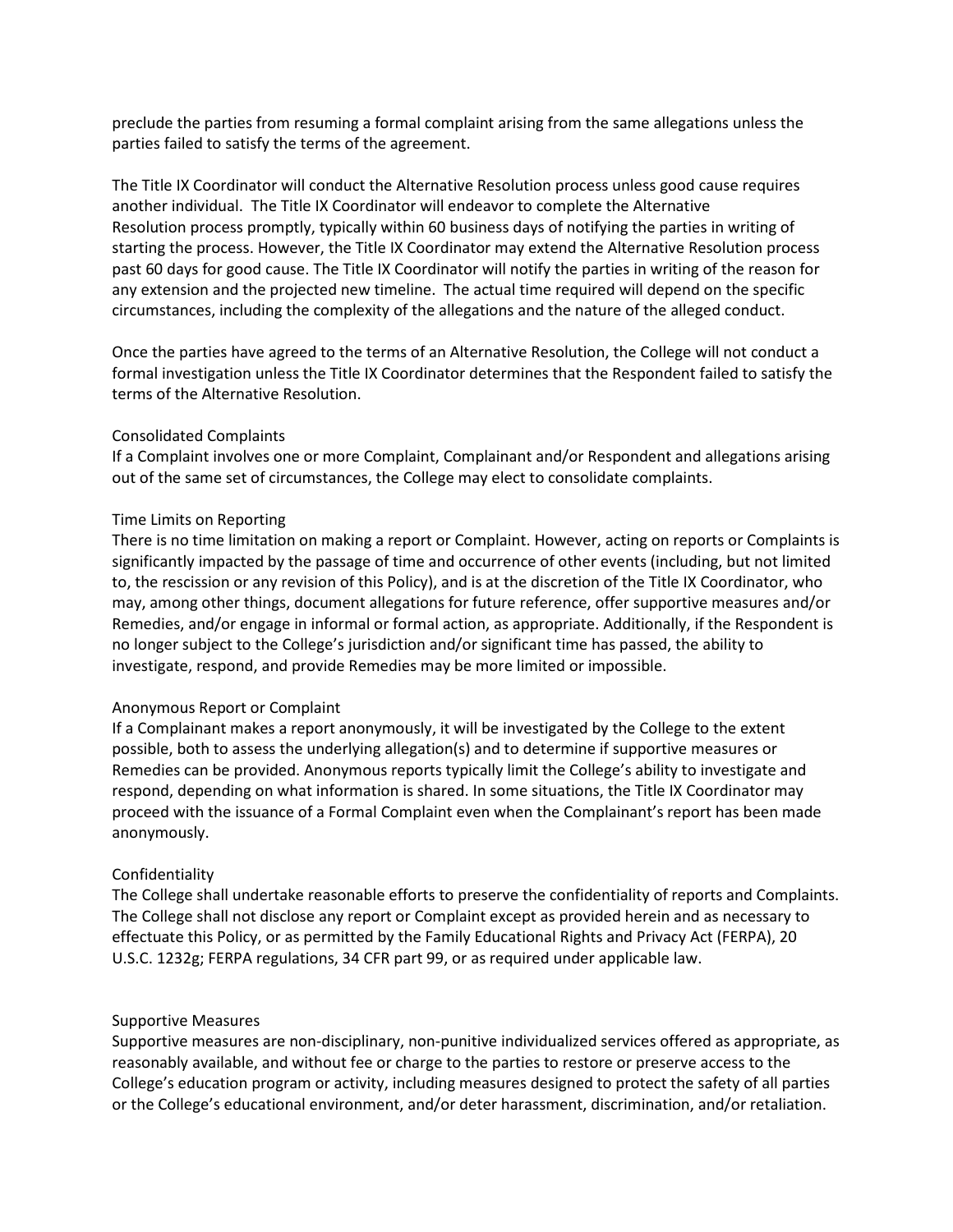The Title IX Coordinator promptly makes supportive measures available upon receipt of a report or a complaint alleging possible sexual harassment. At the time that supportive measures are offered, the College will inform the Complainant, in writing, that they may file a formal complaint with the College either at that time or in the future, if they have not done so already. The Title IX Coordinator works with the Complainant to ensure that their wishes are considered with respect to the supportive measures that are planned and implemented.

The College shall maintain the confidentiality of the supportive measures to the greatest extent reasonably practicable, provided that confidentiality does not impair the College's ability to provide supportive measures or otherwise fulfill its obligations under this Policy. The College will implement measures in a way that does not unreasonably burden the other party. Supportive measures may include, but are not limited to: counseling, extensions of deadlines or other course-related adjustments, modifications of work or class schedules, referral to medical or healthcare services, referral to community-based services, campus security/escort services, mutual restrictions on contact between the parties, changes in work, leaves of absence, increased security and monitoring of certain areas of the College's property, and other similar measures.

### Right to an Advisor

The parties have the right to select an advisor of their choice to accompany them to any or all meetings and interviews during the resolution process. There are no limits on who can serve as an advisor; it may be a friend, mentor, family member, attorney, or any other individual a party chooses to advise, support, and/or consult with them throughout the resolution process. Under Title IX, cross-examination is required during the hearing, and must be conducted by the parties' advisors. If a party selects an advisor of their choice, this advisor must perform cross-examination on their behalf during the hearing, as the parties are not permitted to directly cross-examine each other or any witnesses. If a party does not have an advisor, or the advisor does not appear for a hearing, the College will provide one for the limited purpose of conducting cross-examination on behalf of the party.

An advisor who is also a witness to the allegations in the complaint creates potential for bias and conflict-of-interest. A party who chooses an advisor who is also a witness can anticipate that issues of potential bias will be explored by the hearing Decision-maker(s) and may, but will not necessarily, impact the Final Determination.

The College cannot guarantee equal advisory rights, meaning that if one party selects an advisor who is an attorney, but the other party does not select or retain an attorney or cannot afford an attorney, the College is not obligated to provide the other party with an attorney.

## Conflict-of-Interest & Bias

Title IX Personnel are trained to ensure they have no conflict of interest and are not biased for or against any party in a specific case, or for or against Complainants and/or Respondents, generally.

## Retaliation

The College prohibits retaliation under this Policy. Retaliation may include intimidating, threatening, coercing, harassing, or discriminating against any individual for the purpose of interfering with any right or privilege secured by law or policy, or because the individual has made a report or complaint, testified, assisted, or participated or refused to participate in any manner in an investigation, proceeding, or hearing under this Policy and procedure. Alleged retaliation should be reported immediately to the Title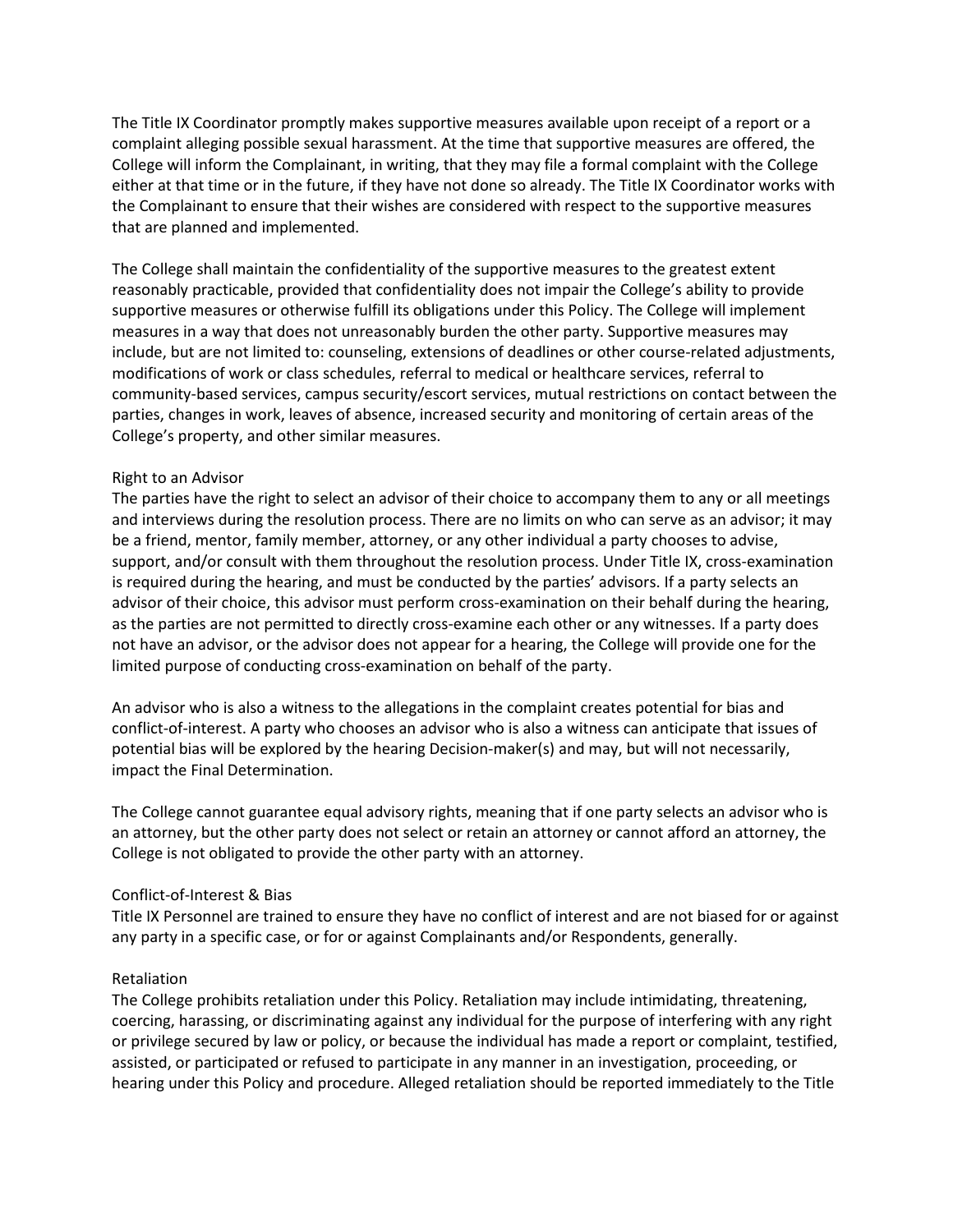IX Coordinator and will be promptly investigated. The College will take appropriate action to protect individuals who fear that they may be subjected to retaliation.

# Mandatory Reporters

We have identified mandated reports who are required under the College's policy to report known or suspected discrimination to the Title IX Coordinator. All faculty and staff are mandated reporters. In these cases, after receiving a report, the College will act to stop, remedy and prevent future recurrence of prohibited conduct through the application of this Policy.

# Notice, Dissemination and Publication of Policy

Title IX requires the College to notify applicants for admission or employment as well as students, employees, and, if applicable, unions or professional organizations holding collective bargaining of collective agreements with this Policy. We comply with Title IX's notice requirements, including prominently publishing its Non-Discrimination & Grievance Process Policy and contact information for the Title IX Coordinator on our website and in other publications.

Sexual Harassment Defined, Jurisdiction & Scope of Policy Sexual Harassment Defined For purposes of this Policy and the grievance process, Sexual Harassment has the meaning set forth below. Sexual Harassment may be committed by any person upon any other person, regardless of the sex, sexual orientation, gender and/or gender identity of those involved.

Sexual Harassment means: Conduct on the basis of sex that satisfies one or more of the following:

- 1) Quid Pro Quo: A College employee, conditions the provision of an aid, benefit, or service of the College, on an individual's participation in unwelcome sexual conduct; and/or
- 2) Sexual Harassment: Unwelcome conduct, determined by a reasonable person, to be so severe, and pervasive, and, objectively offensive, that it effectively denies a person equal access to the College's education program or activity.
- 3) Sexual assault, defined as: Any sexual act directed against another person, without the consent of the Complainant, including instances in which the Complainant is incapable of giving consent.
- 4) Dating Violence, defined as: a. violence, on the basis of sex, committed by a person, b. who is in or has been in a social relationship of a romantic or intimate nature with the Complainant.
- 5) Domestic Violence, defined as: a. violence, on the basis of sex, committed by a current or former spouse or intimate partner of the Complainant
- 6) Stalking, defined as: a. engaging in a course of conduct, on the basis of sex, b. directed at a specific person, that would cause a reasonable person to fear for the person's safety, or the safety of others; or suffer substantial emotional distress. For the purposes of this definition— (i) Course of conduct means two or more acts, including, but not limited to, acts in which the Respondent directly, indirectly, or through third parties, by any action, method, device, or means, follows, monitors, observes, surveils, threatens, or communicates to or about a person, or interferes with a person's property. (ii) Reasonable person means a reasonable person under similar circumstances and with similar identities to the Complainant.

Force, Coercion, Consent, and Incapacitation as used in the offenses above, the following definitions and meanings apply:

Force: Force is the use of physical violence and/or physical imposition to gain sexual access. Force also includes threats, intimidation (implied threats), and coercion that is intended to overcome resistance or produce consent.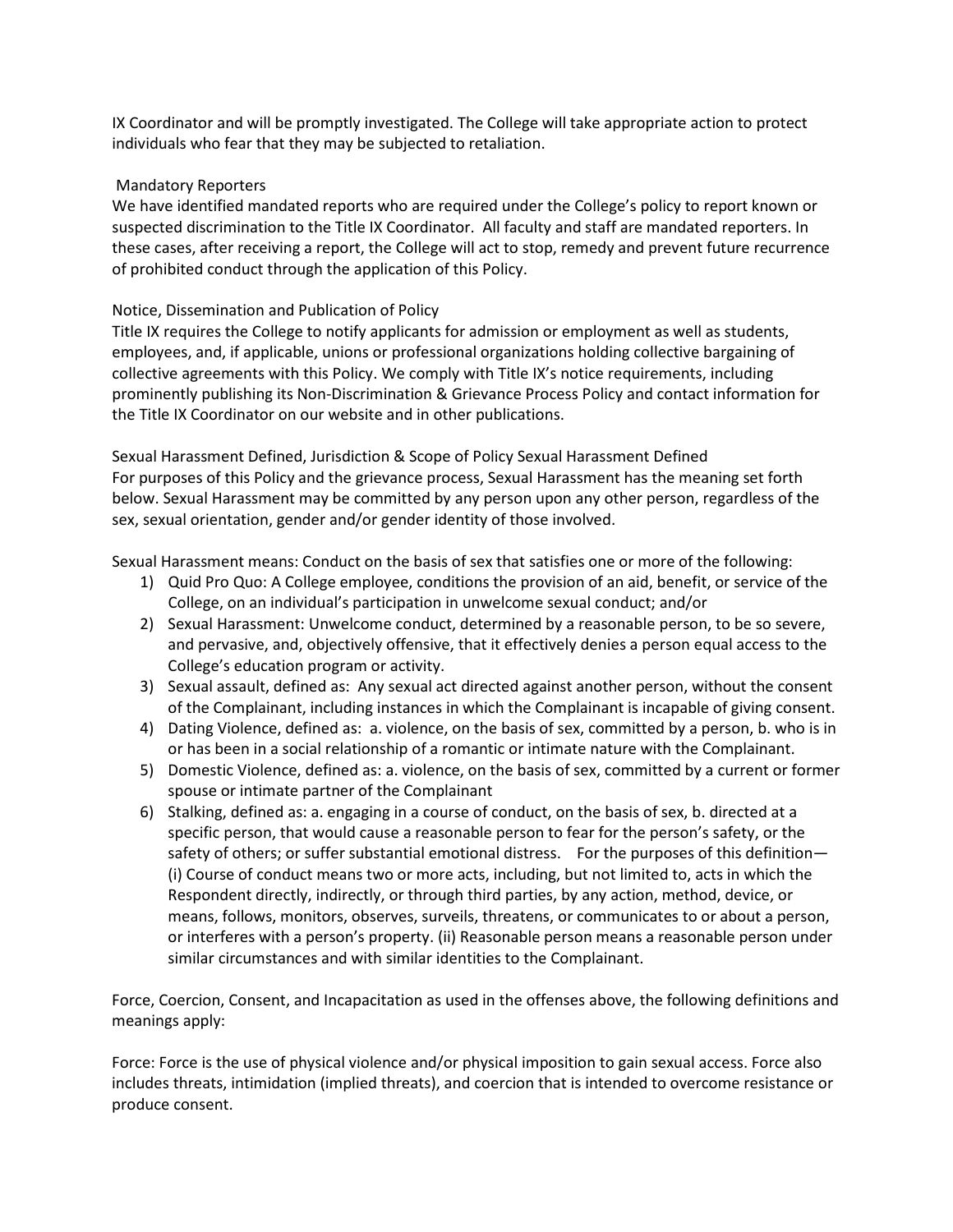Sexual activity that is forced is, by definition, non-consensual, but non-consensual sexual activity is not necessarily forced. Silence or the absence of resistance alone is not consent. Consent is not demonstrated by the absence of resistance. While resistance is not required or necessary, it is a clear demonstration of non-consent.

Consent: Consent is knowing permission to engage in sexual activity that is voluntarily given through clear verbal communication or by unambiguous behavior.

If consent is not clearly provided prior to engaging in the activity, consent may be ratified by word or action at some point during the interaction or thereafter, but clear communication from the outset is strongly encouraged.

Proof of consent or non-consent is not a burden placed on either party involved in an incident. Instead, the burden remains on the College to determine whether this Policy has been violated. The existence of consent is based on the totality of the circumstances evaluated from the perspective of a reasonable person in the same or similar circumstances, including the context in which the alleged incident occurred and any similar, previous patterns that may be evidenced.

Jurisdiction of the College If the Respondent is unknown or is not a member of the College community, the Title IX Coordinator will assist the Complainant as requested in identifying appropriate campus and local resources and support options and/or, when criminal conduct is alleged, in contacting local or campus law enforcement to file a police report upon request.

Further, even when the Respondent is not a member of the College's community, supportive measures, remedies, and resources may be accessible to the Complainant by contacting the Title IX Coordinator. In addition, the College may take other actions as appropriate to protect the Complainant against third parties, such as barring individuals from College property and/or events.

#### Scope of the College's Educational Program and Activities

For purposes of this Policy, the College's educational program or activities includes locations, events, or circumstances, within the U.S., where the College exercises substantial control over both the Respondent and the context in which the alleged sexual harassment or discrimination occurs and also includes any building owned or controlled by the College or Goodwill of Middle Georgia and the CSRA.

#### Formal Grievance Process

If a Formal Complaint is filed, and not address through the informal resolution process, the matter will proceed through the Grievance Process as outlined below and will include an objective investigation, live hearing with opportunity for cross-examination and the right to appeal. This process will treat complainants and Respondents equitably. Any provisions, rule or practice adopted by the College as part of the grievance process, other than those required under Title IX and its implementing regulations will apply equally to both parties. The process will include an objective evaluation of all relevant evidence (inculpatory and exculpatory), will be conducted by trained Title IX Personnel, free from any known conflict of interest or bias, and presumes Respondent's non-responsibility until and unless demonstrated otherwise by the evidence and after a Final Determination as been rendered.

The Title IX Coordinator will provide written notice of the allegations to the Respondent and Complainant upon receipt of a Formal Complaint. Disciplinary sanctions or punitive measures will not be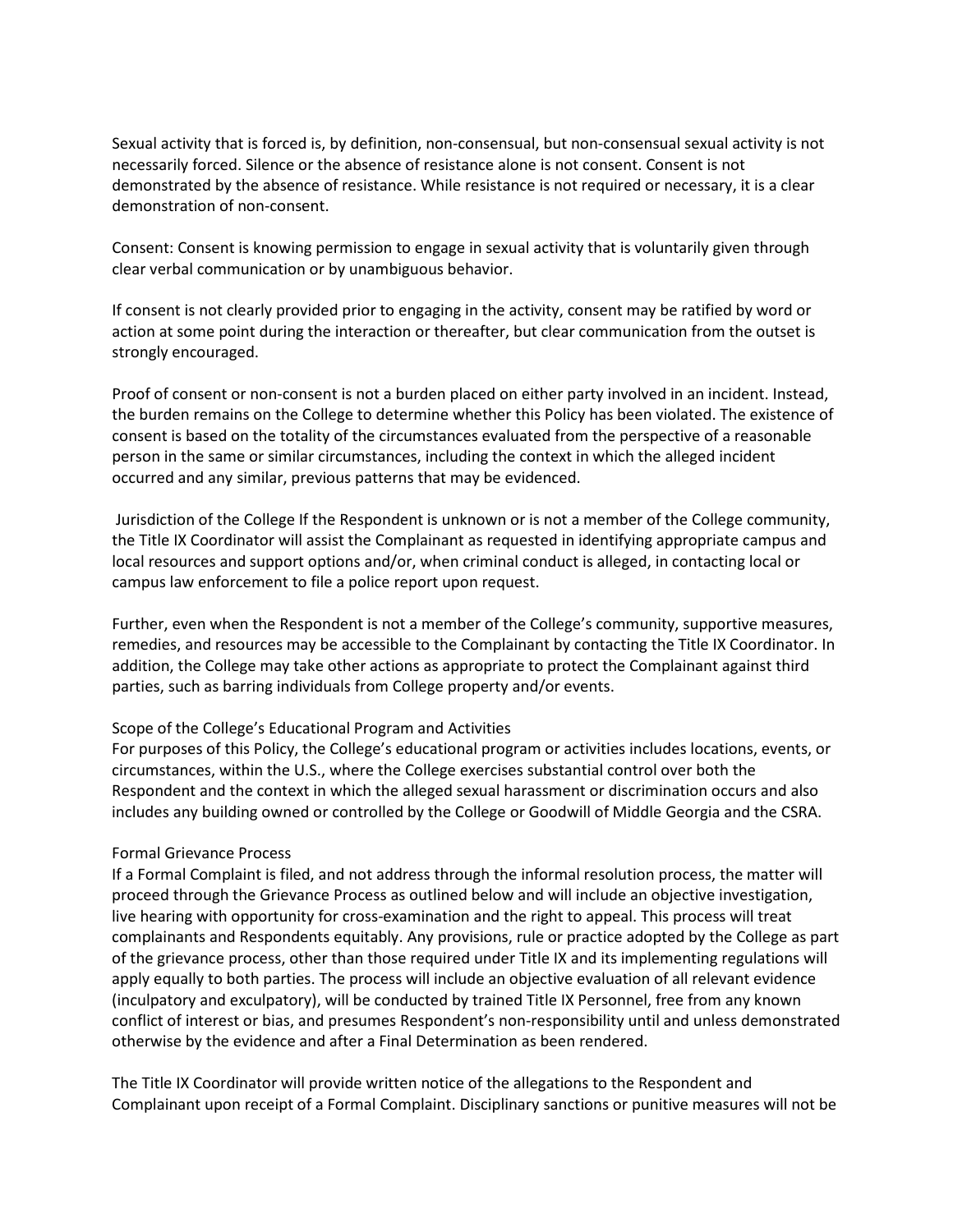imposed against a Respondent unless and until there has been a finding of responsibility after application of the process. If at any stage of the investigation it is determined that conditions exist warranting dismissal, the complaint will be dismissed. Complainant will continue to be entitled to appropriate supportive measures in such cases.

Investigators will be assigned to investigate allegations contained in a formal complaint and will do so objectively. The burden to collect all evidence related to the allegations, including both inculpatory and exculpatory, rests on the College, and not on the parties. Investigators must be free from bias and conflicts of interest. Depending on the complexity of the case, more than one Investigator may be assigned.

### Investigation Timeline

The College will make a good faith effort to complete investigations as promptly as circumstances permit and will communicate regularly with the parties to update them on the progress and timing of the investigation. The College may undertake a reasonable delay in its investigation under appropriate circumstances. Such circumstances include, but are not limited to, a concurrent law enforcement investigation, the need for language assistance, the absence of parties and/or witnesses, and/or accommodations for disabilities or health conditions. The College will communicate in writing the anticipated duration of the delay and reason to the parties and provide the parties with status updates as warranted. The College will promptly resume its investigation and resolution process as soon as feasible. During such a delay, the College will implement supportive measures as deemed appropriate.

The College's grievance process is an administrative procedure required under Title IX to address sexual discrimination, and therefore is separate and independent of any law enforcement investigation or criminal proceedings.

The Investigation Process Investigators serve free from conflict of interest, objectively and without bias. All investigations are thorough, reliable, impartial, prompt, and fair. Investigations involve interviews with all relevant parties and witnesses and obtaining available, relevant evidence. The College, not the parties, bears the burden of gathering evidence and burden of proof. Parties have equal opportunity, through the investigation process, to suggest witnesses and questions, to provide evidence and expert witnesses, and to fully review and respond to all evidence on the record.

The investigation will be conducted within a reasonably prompt timeframe, allowing for thorough collection and evaluation of all evidence related to the allegations. The investigator will keep the parties informed as to estimated timelines, and any delays.

Prior to the conclusion of the investigation, the parties will be provided with an electronic or hard copy of the draft investigation report as well as an opportunity to inspect and review all of the evidence obtained as part of the investigation that is directly related to the allegations in the Formal Complaint, whether or not it will be used in reaching a determination. The parties will have a ten (10) business day review and comment period so that each party may meaningfully respond to the evidence. The Investigator will incorporate any relevant feedback provided by the parties during the review process, and the final report is then shared with all parties and their advisors through electronic transmission or hard copy at least ten (10) business days prior to a hearing.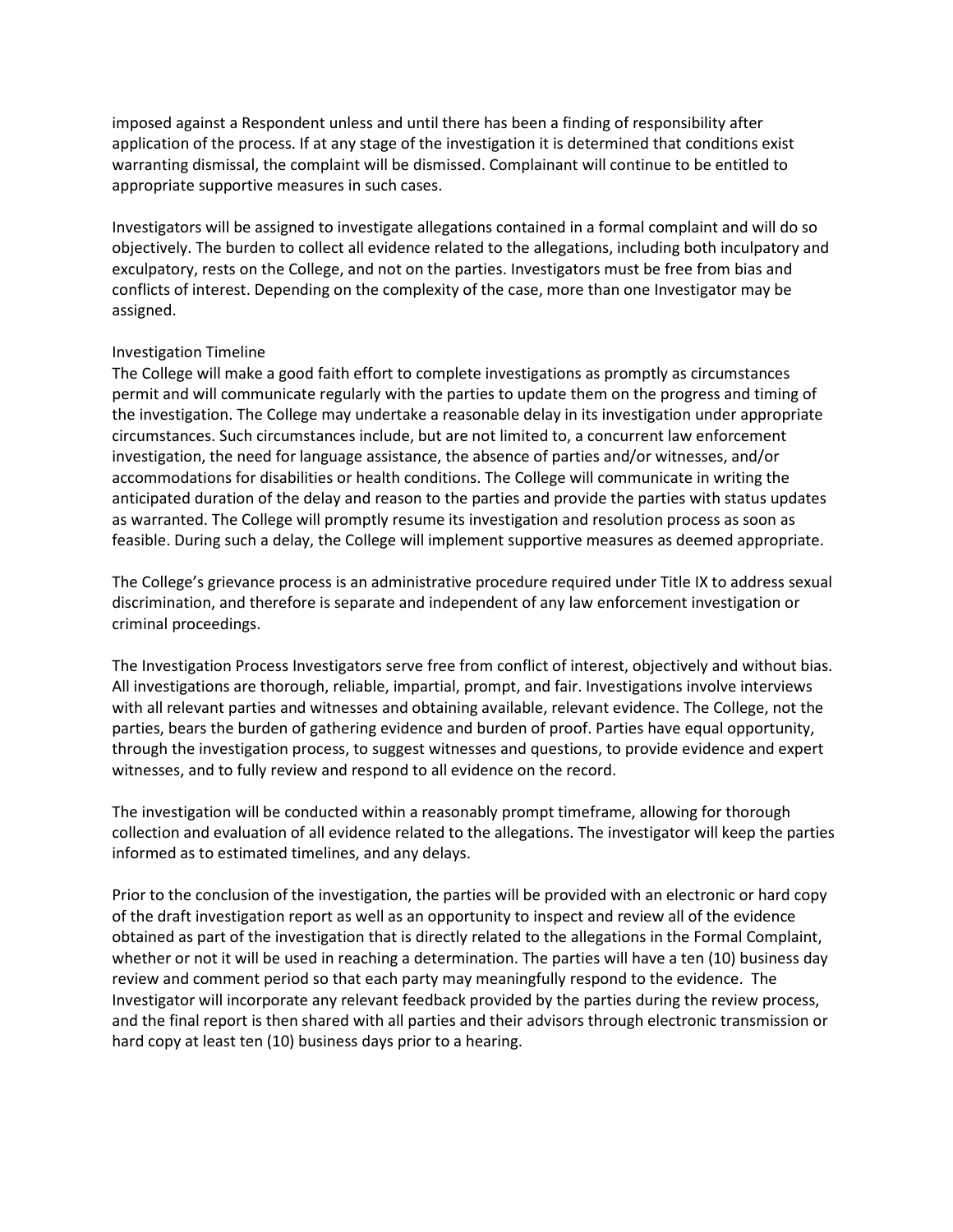### Role and Participation of Witnesses in the Investigation

Witnesses who are College employees are expected to cooperate with and participate in the College's investigation and resolution process. Failure of such witnesses to cooperate with and/or participate in the investigation or resolution process constitutes a Policy violation and may warrant discipline.

Interviews may occur in-person or remotely. Lifesize, Skype, Zoom, FaceTime, or similar technologies may be used. The College will take appropriate steps to reasonably ensure the security/privacy of remote interviews. No unauthorized audio or video recording of any kind is permitted during investigation meetings.

### Evidentiary Considerations in the Investigation

The investigation includes collection of all evidence directly related to the allegations, which is not otherwise privileged. Only evidence which is also deemed relevant is summarized in the investigative report which is considered by the Decision-Maker(s), in rendering a determination of responsibility. All parties are provided the opportunity to review all non-privileged evidence gathered during the investigation which is directly related to the allegations in the complaint, whether or not it is also included in the investigative report.

Relevant evidence does not include evidence about the Complainant's sexual predisposition or prior sexual behavior, unless such evidence is offered to prove that someone other than the Respondent committed the conduct alleged by the Complainant, or if the evidence concerns specific incidents of the Complainant's prior sexual behavior with respect to the Respondent, and are offered to prove consent. Privileged evidence is likewise excluded from both the investigation, investigative report and hearing unless a party expressly waives this privilege in writing and consents to the release of this information during the grievance process.

#### Investigative Report

Upon conclusion of the investigation, the Investigator will create an investigative report that fairly summarizes relevant evidence and, at least five (5) days prior to a hearing, will send the report to each party and the party's advisor, if any, the investigative report in an electronic format or hard copy, for their review and written response.

The Hearing Upon conclusion of the investigation and distribution of the investigative report to the parties, the matter will proceed to the hearing stage of the grievance process. The hearing will be offered live, in real-time and will include cross-examination. A Decision-maker(s) will be appointed to preside over the hearing, evaluate the evidence and make a determination as to each allegation in the complaint. The Decision-maker will be independent and neutral, and will not have had any previous involvement with the investigation. Investigators, Title IX Coordinator (or designee) or advisors are prohibited from serving as Decision-makers.

The College reserves the right to adopt any hearing protocols, which will be applied and be made available equally to both parties, to ensure the efficiency, order and decorum of the hearing process. The College may designate an administrative facilitator of the hearing, which may include the Title IX Coordinator, as long as they do not have a conflict of interest.

The College may conduct the hearing virtually at their discretion or upon request of a party. Request for remote participation by any party or witness should directed to the Title IX Coordinator made at least ten business days prior to the hearing.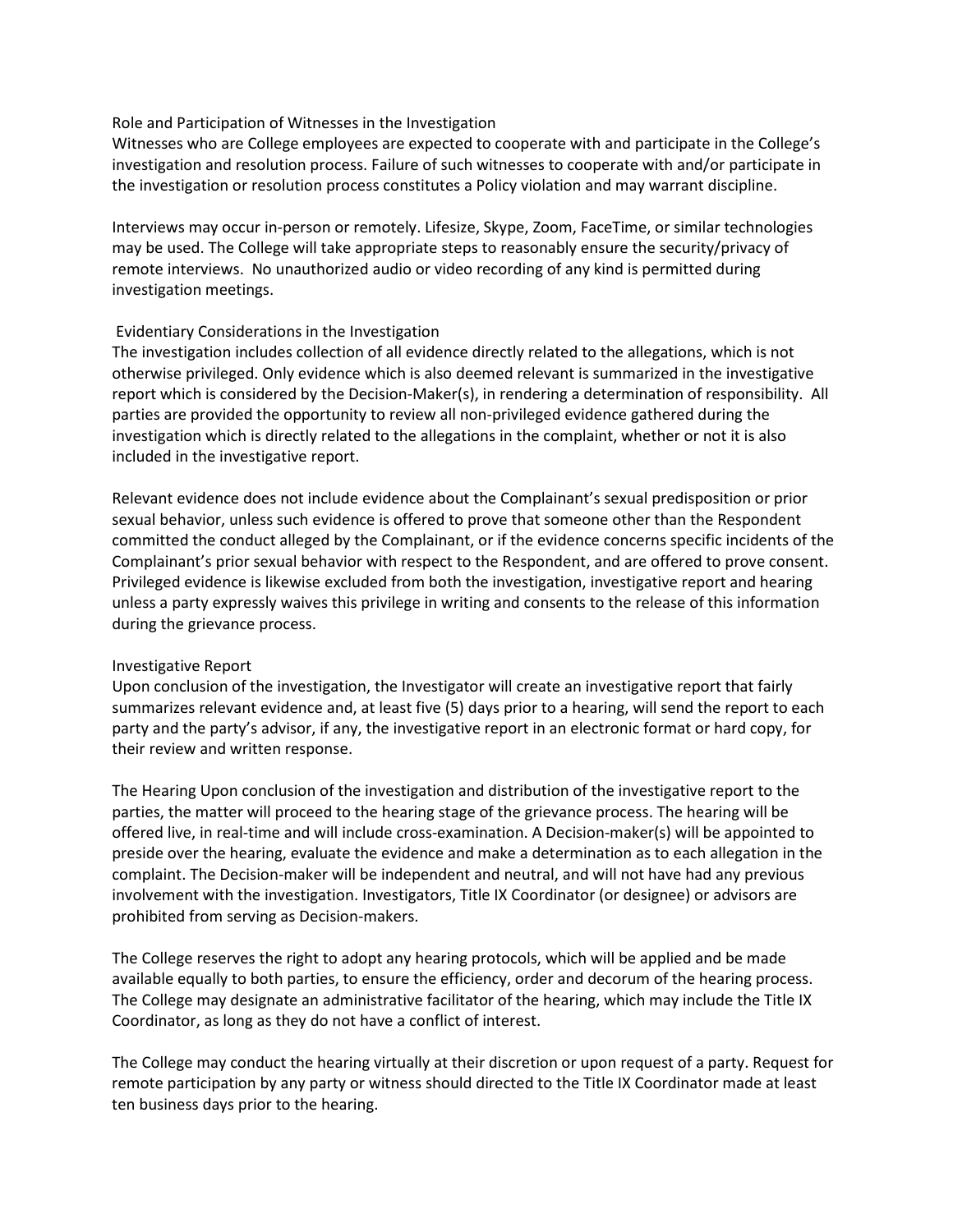The Decision-maker may question the parties and any witness at the hearing.

Only relevant questions, testimony and evidence may be proffered at the hearing, and the Decisionmaker will make determinations as to relevancy of every question posed by an advisor during crossexamination before it is answered, and of any evidence offered.

Privileged evidence or testimony, likewise, may not be proffered during the hearing, without a party's waiver and written consent allowing its consideration at the hearing.

Parties may not conduct cross-examination. Advisors only will conduct cross-exam on a party's behalf. Only relevant questions will be allowed.

Parties, advisors, witnesses, and all participating individuals are expected to behave respectfully during the hearing. Harassing, intimidating or disruptive behavior will not be tolerated, and the College reserves the right to exclude anyone from participation in the process that fails to comport themselves accordingly.

### Evidentiary Considerations in the Hearing

Only Relevant Evidence Allowed Any evidence that the Decision-maker(s) determine(s) is relevant and credible may be considered. Only evidence, which is directly related to the allegations, not subject to an enforceable legal privilege and not otherwise excludable as described here is considered relevant.

The hearing does not consider the following which are deemed not relevant: 1) incidents not directly related to the possible violation, unless they evidence a pattern; or 2) questions and evidence about the Complainant's sexual predisposition or prior sexual behavior, unless such questions and evidence about the Complainant's prior sexual behavior are offered to prove that someone other than the Respondent committed the conduct alleged by the Complainant, or 3) if the questions and evidence concern specific incidents of the Complainant's prior sexual behavior with respect to the Respondent and are offered to prove consent.

## Privileged Evidence

Must be Excluded Evidence subject to any recognized legal privilege will not be allowed in the hearing without the prior written waiver of the privilege and consent for its consideration during the grievance process.

## When a Party/Witness Refuses to Submit to Cross-Examination

If a party or witness does not attend, or chooses not to submit to cross-examination at the hearing, the Decision-maker may not rely on any prior statement made by that party or witness in the ultimate determination of responsibility. The Decision-maker(s) may not draw any inference solely from a party's or witness's absence from the hearing or refusal to answer cross-examination or other questions.

## Final Determination as to Responsibility and Standards of Proof

Upon completion of the hearing, the Decision-maker will deliberate privately and will render a finding as to each allegation in the complaint by applying the clear and convincing evidence standard. The decision will be provided simultaneously to the parties through the issuance of a written determination letter, delivered by one or more of the following methods: in person, mailed to the local or permanent address of the parties as indicated in official the College records, or emailed to the parties' the Collegeissued email or otherwise approved account. Once mailed, emailed, and/or received in-person, notice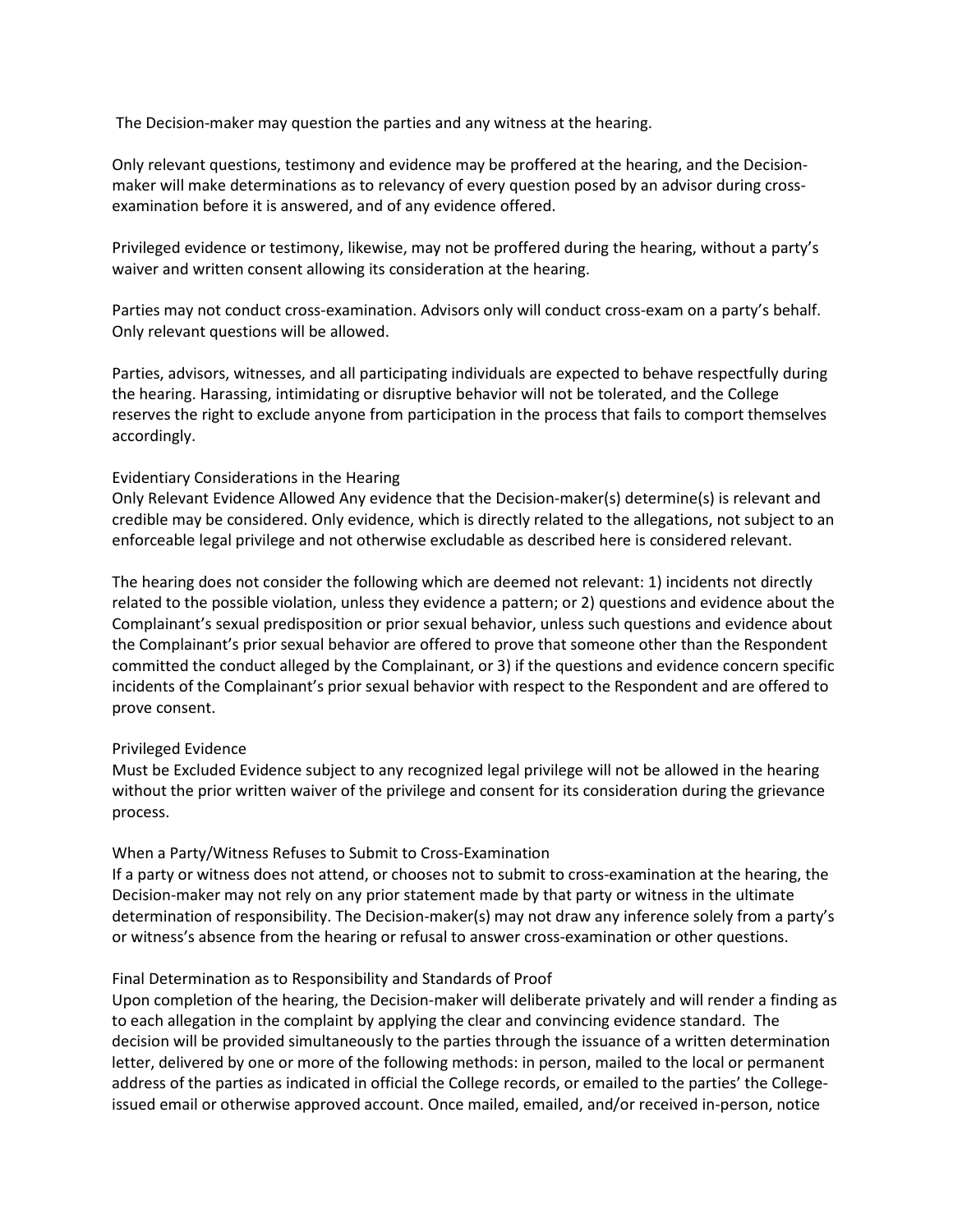will be presumptively delivered. The determination regarding responsibility becomes final after expiration or exhaustion of any appeal rights.

### Sanctions, Disciplinary Action & Remedies

The College may consider a number of factors when determining a sanction and/or remedy and will focus primarily on actions aimed at ending, and preventing the recurrence of, discrimination, harassment, and/or retaliation and the need to remedy the effects its effects on the Complainant and campus community. Sanctions will be imposed upon either expiration of the appeal window, or after Final Determination on any appeal filed.

Sanctions or actions may include, but are not limited to, those listed below. These may be applied individually or in combination and the College may assign sanctions not listed, as deemed appropriate. Student Sanctions

Warning: A formal statement that the conduct was unacceptable and a warning that further violation of any College policy, procedure, or directive will result in more severe sanctions/responsive actions.

Required Counseling: A mandate to meet with and engage in either College-sponsored or external counseling to better comprehend the misconduct and its effects.

Probation: A written reprimand for violation of College policy, providing for more severe disciplinary sanctions in the event that the student or organization is found in violation of any College policy, procedure, or directive within a specified period of time. Terms of the probation will be articulated and may include denial of specified social privileges, exclusion from co-curricular activities, exclusion from designated areas of campus, no-contact orders, and/or other measures deemed appropriate.

Suspension: Termination of student status for a definite period of time not to exceed two years (full length of the College's longest academic program) and/or until specific criteria are met. Students who return from suspension are automatically placed on probation through the remainder of their tenure as a student at the College.

Expulsion: Permanent termination of student status and revocation of rights to be on campus for any reason or to attend College-sponsored events.

Withholding Diploma: The College may withhold a student's diploma for a specified period of time and/or deny a student participation in commencement activities if the student has an allegation pending or as a sanction if the student is found responsible for an alleged violation.

Employee Sanctions/Actions:

- Warning Verbal or Written Performance Improvement/Management Process
- Required Counseling
- Required Training or Education Probation
- Loss of Annual Pay Increase
- Loss of Oversight or Supervisory Responsibility Demotion
- Suspension with pay, Suspension without pay, or Termination
- Other Actions: In addition to, or in place of the above sanctions, the College may impose any other sanction as deemed appropriate.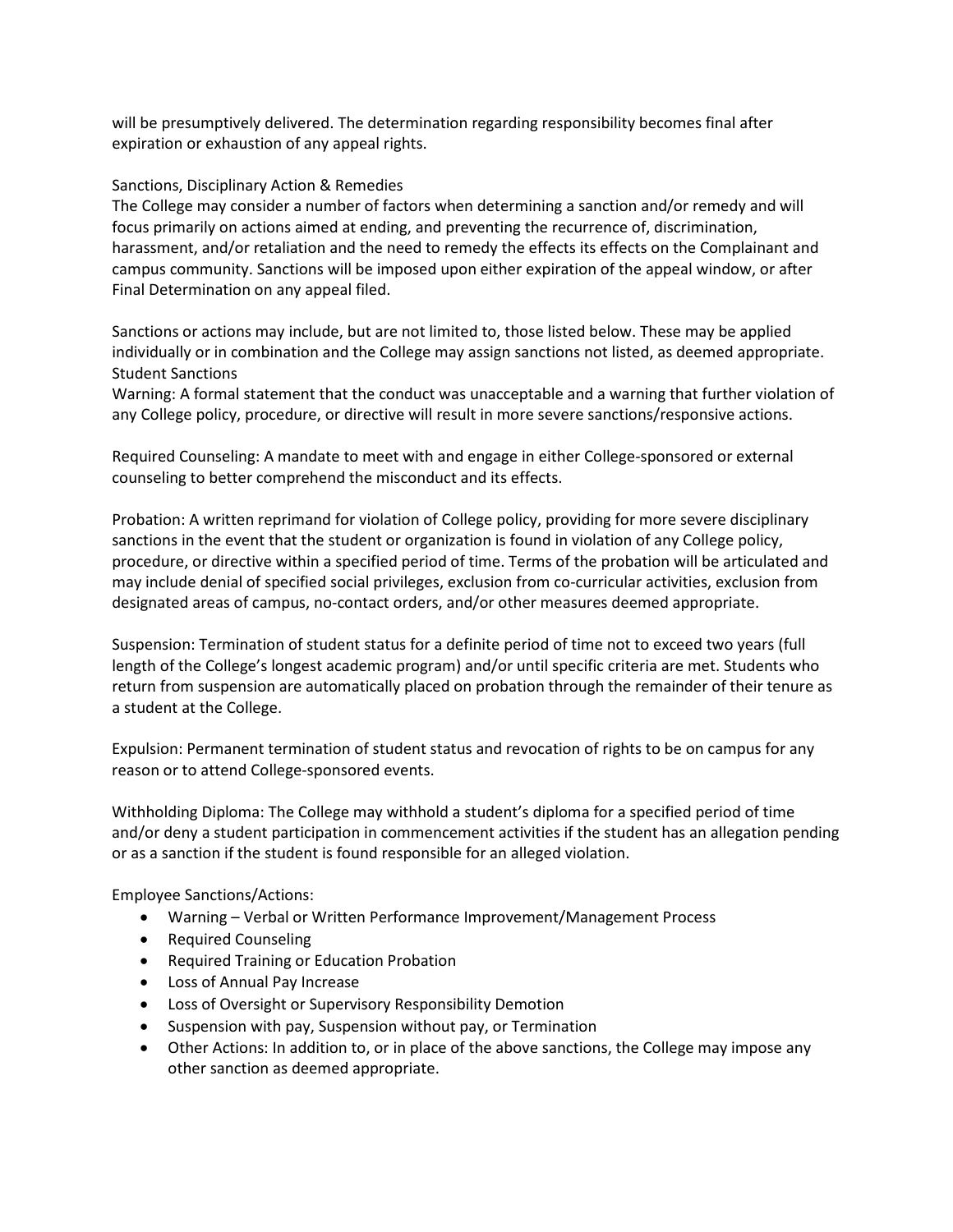## False Allegations and Evidence

Making deliberately false and/or malicious accusations, knowingly providing false evidence, tampering with or destroying evidence, or deliberately misleading an official conducting an investigation are policy violations subject to discipline.

# Long-Term Remedies/Other Actions

Following the conclusion of the resolution process, and in addition to any sanctions imposed, the Title IX Coordinator may implement additional long-term Remedies or actions with respect to the parties and/or the campus community that are intended to stop the harassment, discrimination, and/or retaliation, remedy the effects, and prevent reoccurrence.

These Remedies/actions may include, but are not limited to:

- Referral to counseling and health services
- Alternation of housing assignments
- Alteration of work arrangements for employees
- Provision of campus safety escorts
- Implementation of long-term contact limitations between the parties
- Adjustments to academic deadlines, course schedules, etc.
- Modified campus security measures

At the discretion of the Title IX Coordinator, certain long-term support or measures may also be provided to the parties even if no Policy violation is found. The College will maintain the privacy of any long-term Remedies, provided privacy does not impair the College's ability to provide these services.

Failure to Comply with Disciplinary Sanctions or other Remedies

Respondents are expected to comply with any disciplinary sanction or remedy as set forth in the Final Determination or in response to a final outcome. Failure to abide by the sanction(s)/action(s) whether by refusal, neglect, or any other reason, may result in additional disciplinary action, including suspension, and/or expulsion.

## Appeals

Any party may file an Appeal on the following grounds: Appeals must be submitted in writing to the Title IX Coordinator within three days of the delivery of the Notice of Outcome. After expiration of the appeal window, the determination will be considered final, and any applicable sanctions will be imposed. Grounds for Appeal Appeals may be made on the following bases:

- 1. Procedural irregularity that affected the outcome of the matter;
- 2. New evidence that was not reasonably available at the time the determination regarding responsibility or dismissal was made, that could affect the outcome of the matter; and
- 3. The Title IX Coordinator, Investigator(s), or Decision-maker(s) had a conflict of interest or bias for or against Complainants or Respondents generally or the specific Complainant or Respondent that affected the outcome of the matter. Any sanctions imposed as a result of the Final Determination are stayed during the appeal process. Title IX personnel with prior involvement in the matter will not be permitted to serve as a Decision maker in the appeal.

Appeals will not include a hearing. A decision on the merits will be based on information provided in the appeal document. If an appeal is based on the availability of new evidence, this evidence must be